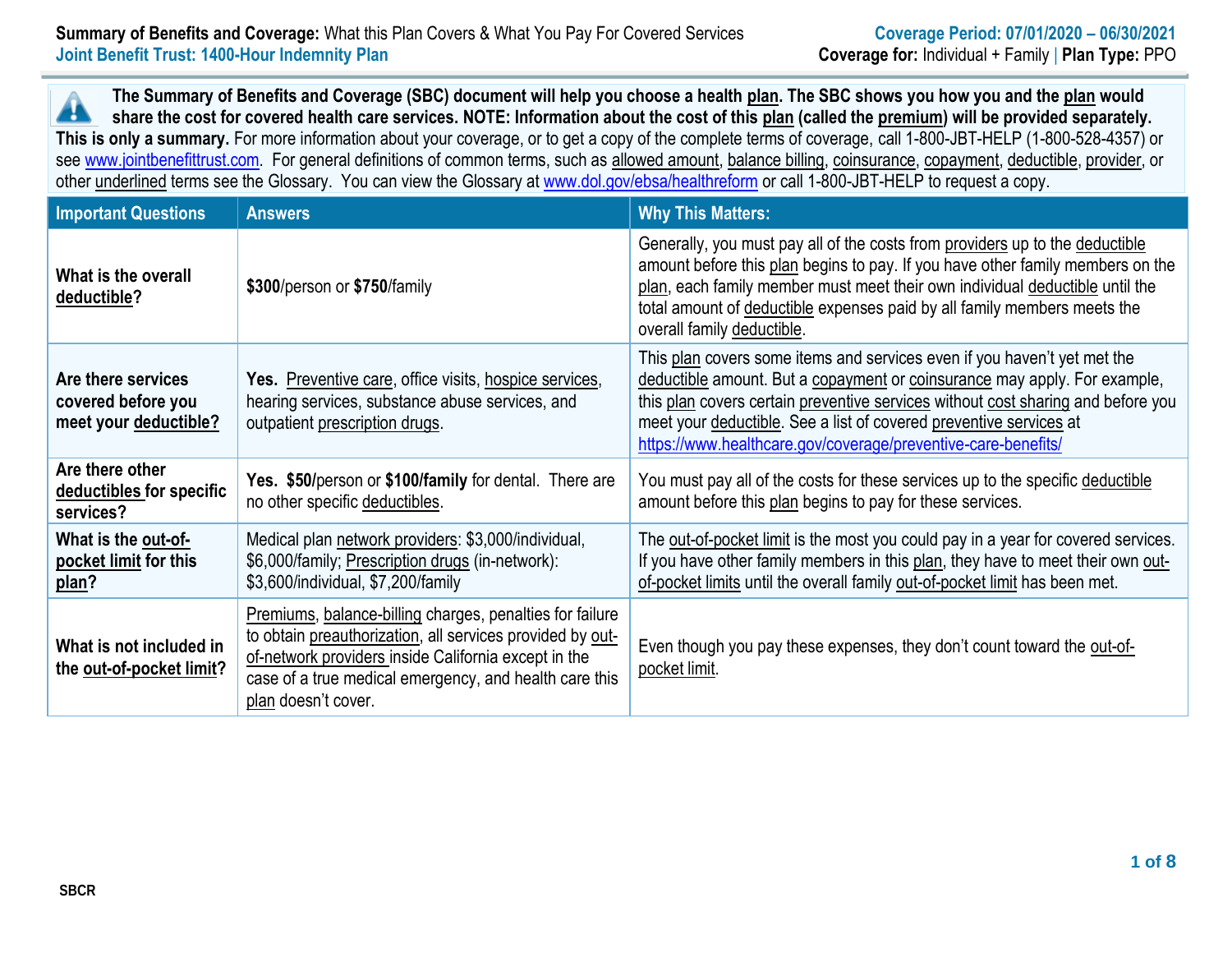| <b>Important Questions</b>                             | <b>Answers</b>                                                                                                                                                                                                                                                                                                                                                                                                                                                                                                                                                                         | <b>Why This Matters:</b>                                                                                                                                                                                                                                                                                                                                                                                                                                                           |
|--------------------------------------------------------|----------------------------------------------------------------------------------------------------------------------------------------------------------------------------------------------------------------------------------------------------------------------------------------------------------------------------------------------------------------------------------------------------------------------------------------------------------------------------------------------------------------------------------------------------------------------------------------|------------------------------------------------------------------------------------------------------------------------------------------------------------------------------------------------------------------------------------------------------------------------------------------------------------------------------------------------------------------------------------------------------------------------------------------------------------------------------------|
| Will you pay less if you<br>use a network<br>provider? | Yes. See www.anthem.com/ca or call 1-833-346-3365 for<br>a list of medical network providers in the state of<br>California. For Blue Card medical network providers<br>outside of California, call 800-810-2583. Call Managed<br>Health Network (MHN) at 1-800-528-0646 for mental<br>health providers. Call Teamsters Alcohol/Drug<br>Rehabilitation Program (TARP) at 1-800-522-8277 for<br>substance abuse providers. Call Landmark Healthcare at<br>1-800-638-4557 for chiropractic providers. Call the<br>Administrative Office at 1-800-528-4357 for the<br>mammography network. | This plan uses a provider network. You will pay less if you use a provider in the<br>plan's network. You will pay the most if you use an out-of-network provider, and<br>you might receive a bill from a provider for the difference between the provider's<br>charge and what your plan pays (balance billing). Be aware your network<br>provider might use an out-of-network provider for some services (such as lab<br>work). Check with your provider before you get services. |
| Do you need a referral<br>to see a specialist?         | No.                                                                                                                                                                                                                                                                                                                                                                                                                                                                                                                                                                                    | You can see the specialist you choose without a referral.                                                                                                                                                                                                                                                                                                                                                                                                                          |

All **copayment** and **coinsurance** costs shown in this chart are after your **deductible** has been met, if a **deductible** applies.

| <b>Common</b>                                                | <b>Services You May</b>                             |                                                     | <b>What You Will Pay</b>                                  | <b>Limitations, Exceptions, &amp; Other Important</b>                                                                                                                                                                                                                                                                                                                                                               |
|--------------------------------------------------------------|-----------------------------------------------------|-----------------------------------------------------|-----------------------------------------------------------|---------------------------------------------------------------------------------------------------------------------------------------------------------------------------------------------------------------------------------------------------------------------------------------------------------------------------------------------------------------------------------------------------------------------|
| <b>Medical Event</b><br><b>Need</b>                          |                                                     | <b>Network Provider</b><br>(You will pay the least) | <b>Out-of-Network Provider</b><br>(You will pay the most) | <b>Information</b>                                                                                                                                                                                                                                                                                                                                                                                                  |
|                                                              | Primary care visit to<br>treat an injury or illness | \$20 copayment/visit.<br>Deductible does not apply. | Not covered.                                              | None.                                                                                                                                                                                                                                                                                                                                                                                                               |
|                                                              | Specialist visit                                    | \$20 copayment/visit.<br>Deductible does not apply. | Not covered.                                              | None.                                                                                                                                                                                                                                                                                                                                                                                                               |
| If you visit a health<br>care provider's office<br>or clinic | Preventive<br>care/screening/<br>immunization       | No charge. Deductible does<br>not apply.            | Not covered.                                              | • You may have to pay for services that aren't<br>preventive. Check with the Administrative<br>Office regarding whether if the services<br>needed are considered preventive. Then<br>check what your plan will pay for.<br>• Mammograms must be done through the<br>Mammography network (rather than Anthem)<br>in order to paid as a preventive service.<br>Maximum Plan payment for a mammogram<br>is \$163/exam. |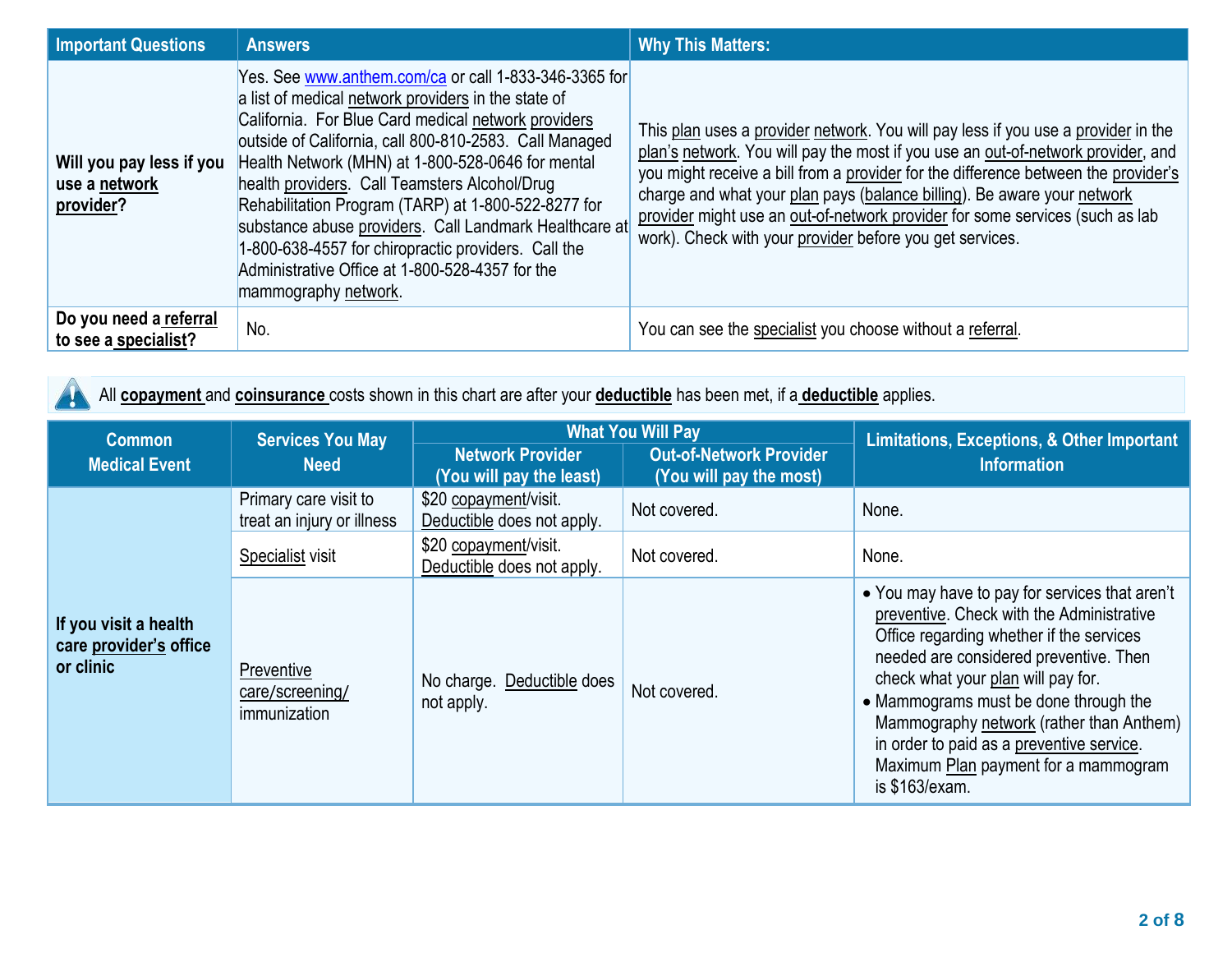| <b>Common</b>                                                                                                                                             | <b>Services You May</b>                                                                                                                       |                                                                                                                                                              | <b>What You Will Pay</b>                                  | <b>Limitations, Exceptions, &amp; Other Important</b>                                                                                                                                                                                                                                                                            |  |
|-----------------------------------------------------------------------------------------------------------------------------------------------------------|-----------------------------------------------------------------------------------------------------------------------------------------------|--------------------------------------------------------------------------------------------------------------------------------------------------------------|-----------------------------------------------------------|----------------------------------------------------------------------------------------------------------------------------------------------------------------------------------------------------------------------------------------------------------------------------------------------------------------------------------|--|
| <b>Medical Event</b>                                                                                                                                      | <b>Need</b>                                                                                                                                   | <b>Network Provider</b><br>(You will pay the least)                                                                                                          | <b>Out-of-Network Provider</b><br>(You will pay the most) | <b>Information</b>                                                                                                                                                                                                                                                                                                               |  |
|                                                                                                                                                           | Diagnostic test (x-ray,<br>blood work)                                                                                                        | 20% coinsurance                                                                                                                                              | Not covered.                                              | Maximum Plan payment for a mammogram is<br>\$163/exam.                                                                                                                                                                                                                                                                           |  |
| If you have a test                                                                                                                                        | Imaging (CT/PET<br>scans, MRIs)                                                                                                               | 20% coinsurance                                                                                                                                              | Not covered.                                              | Preauthorization of certain diagnostic imaging<br>and tests is required to avoid a penalty of<br>nonpayment.                                                                                                                                                                                                                     |  |
|                                                                                                                                                           | <b>Formulary Generic</b><br>drugs                                                                                                             | Deductible does not apply.<br>Retail pharmacy for 30 day<br>supply: \$10 copayment per<br>fill; Mail Order for 90 day<br>supply: \$20 copayment per<br>fill. | Not covered                                               | Preauthorization required for certain drugs<br>(including opioids) or the plan will not pay<br>for the prescription.<br>No charge for FDA-approved formulary<br>generic contraceptives. No charge for<br>formulary brand name contraceptives if a                                                                                |  |
| If you need drugs to<br>treat your illness or<br>condition<br>More information about<br>prescription drug<br>coverage is available at<br>www.caremark.com | Formulary Brand drugs<br>(Preferred brand drugs)<br>Non-formulary drugs<br>(Non-preferred brand<br>drugs and Non-<br>preferred generic drugs) | Deductible does not apply.<br>Retail pharmacy for 30 day<br>supply: \$20 copayment per<br>fill; Mail Order for 90 day<br>supply: \$40 copayment per<br>fill. | Not covered                                               | formulary generic is medically<br>inappropriate. No charge for non-<br>formulary contraceptive if both a<br>formulary generic and formulary brand<br>contraceptive are medically inappropriate.<br>Copayments are waived for certain generic<br>drugs for patients who participate in the<br>Chronic Disease Management Program. |  |
|                                                                                                                                                           |                                                                                                                                               | Not covered                                                                                                                                                  | Not covered                                               | You pay 100% for these drugs, even in-<br>network.                                                                                                                                                                                                                                                                               |  |
|                                                                                                                                                           | <b>Specialty drugs</b>                                                                                                                        | Deductible does not apply.<br>\$40 copayment per fill<br>through mail order.                                                                                 | Not covered                                               | Preauthorization required for certain Specialty<br>Drugs or the plan will not pay for the<br>prescription.                                                                                                                                                                                                                       |  |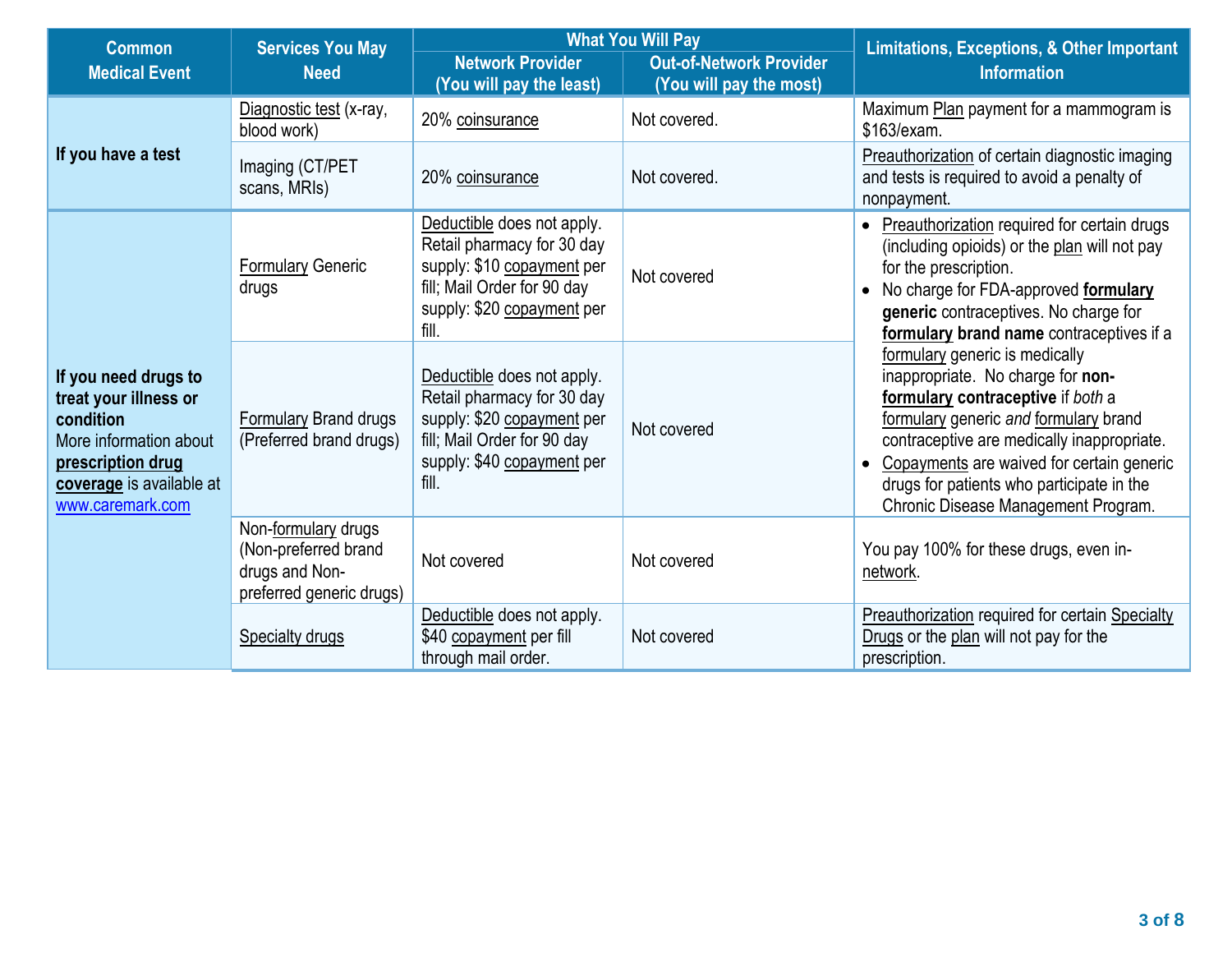| <b>Common</b>                              | <b>Services You May</b>                              |                                                                                                                                | <b>What You Will Pay</b>                                                                                                                                                         | <b>Limitations, Exceptions, &amp; Other Important</b>                                                                                                                                                                         |
|--------------------------------------------|------------------------------------------------------|--------------------------------------------------------------------------------------------------------------------------------|----------------------------------------------------------------------------------------------------------------------------------------------------------------------------------|-------------------------------------------------------------------------------------------------------------------------------------------------------------------------------------------------------------------------------|
| <b>Medical Event</b>                       | <b>Need</b>                                          | <b>Network Provider</b><br>(You will pay the least)                                                                            | <b>Out-of-Network Provider</b><br>(You will pay the most)                                                                                                                        | <b>Information</b>                                                                                                                                                                                                            |
| If you have outpatient<br>surgery          | Facility fee (e.g.,<br>ambulatory surgery<br>center) | 20% coinsurance                                                                                                                | Not covered.                                                                                                                                                                     | Preauthorization is required for certain<br>procedures.                                                                                                                                                                       |
|                                            | Physician/surgeon fees                               | 20% coinsurance                                                                                                                | Not covered.                                                                                                                                                                     | None.                                                                                                                                                                                                                         |
|                                            | Emergency room care                                  | 10% coinsurance if you are<br>admitted directly to a<br>hospital. 20% coinsurance<br>if you are not admitted to a<br>hospital. | Medical emergency: 10%<br>coinsurance if you are admitted<br>directly to a hospital; 20%<br>coinsurance if you are not<br>admitted to a hospital.<br>Non-emergency: Not covered. | If the definition of "emergency" is met, services<br>provided by out-of-network providers are<br>payable at the In-Network level.                                                                                             |
| If you need immediate<br>medical attention | <b>Emergency medical</b><br>transportation           | 20% coinsurance                                                                                                                | Medical emergency: 20%<br>coinsurance<br>Non-emergency: Not covered.                                                                                                             | None.                                                                                                                                                                                                                         |
|                                            | Urgent care                                          | 10% coinsurance if you are<br>admitted directly to a<br>hospital. 20% coinsurance<br>if you are not admitted to a<br>hospital. | Not covered.                                                                                                                                                                     | None.                                                                                                                                                                                                                         |
| If you have a hospital<br>stay             | Facility fee (e.g.,<br>hospital room)                | 10% coinsurance                                                                                                                | Not covered.                                                                                                                                                                     | Elective hospital admission requires<br>$\bullet$<br>preauthorization to avoid a 50% reduction<br>in your benefit.<br>Maximum Plan payment is \$35,000 for a<br>$\bullet$<br>single routine total hip or knee<br>replacement. |
|                                            | Physician/surgeon fees                               | 20% coinsurance                                                                                                                | Not covered.                                                                                                                                                                     | None.                                                                                                                                                                                                                         |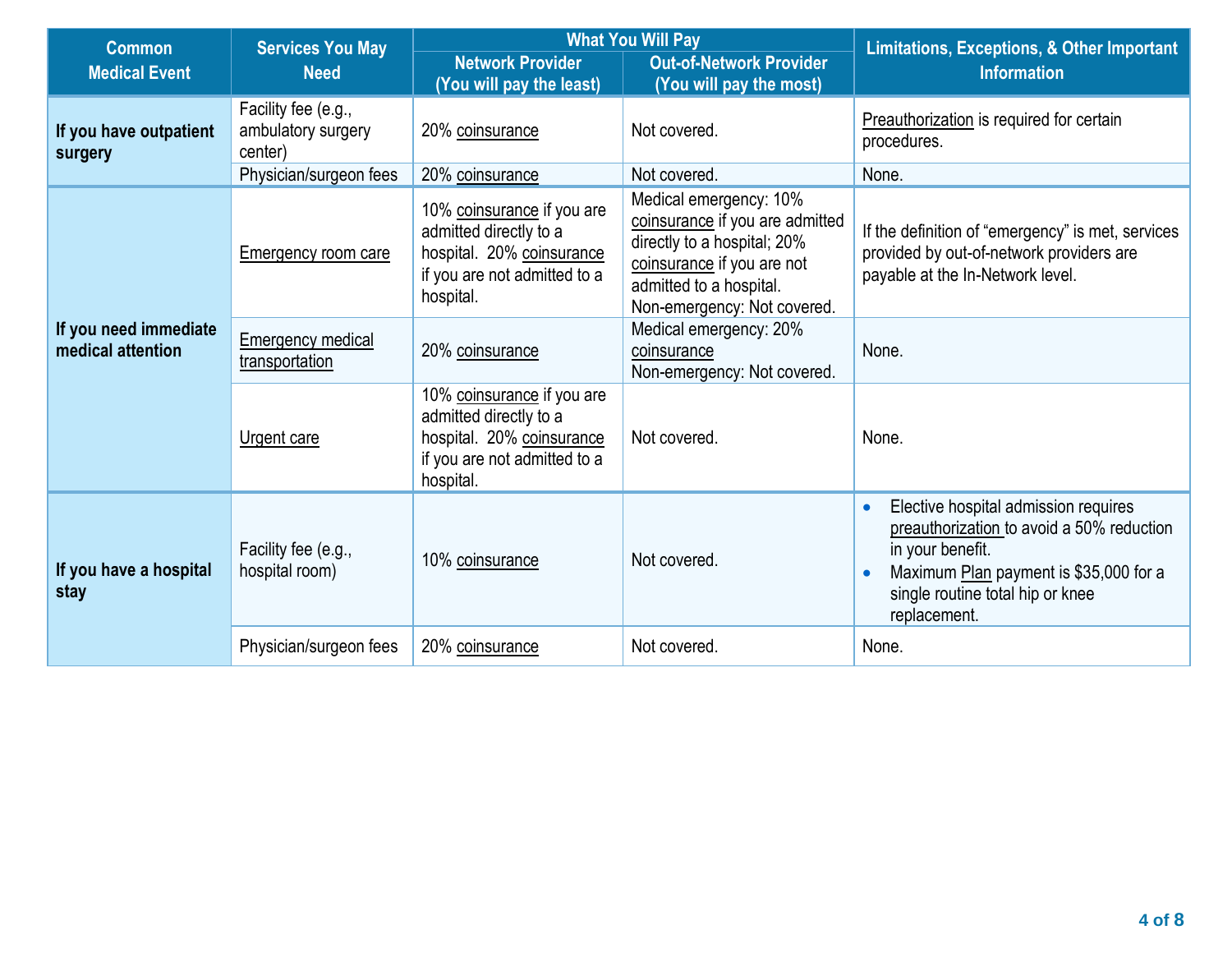| <b>Common</b>                                                                      | <b>Services You May</b>                                                                                                |                                                                                                                                                                                                                                                                         | <b>What You Will Pay</b>                                  | <b>Limitations, Exceptions, &amp; Other Important</b>                                                                                                                                                                                                                                                                                   |  |
|------------------------------------------------------------------------------------|------------------------------------------------------------------------------------------------------------------------|-------------------------------------------------------------------------------------------------------------------------------------------------------------------------------------------------------------------------------------------------------------------------|-----------------------------------------------------------|-----------------------------------------------------------------------------------------------------------------------------------------------------------------------------------------------------------------------------------------------------------------------------------------------------------------------------------------|--|
| <b>Medical Event</b>                                                               | <b>Need</b>                                                                                                            | <b>Network Provider</b><br>(You will pay the least)                                                                                                                                                                                                                     | <b>Out-of-Network Provider</b><br>(You will pay the most) | <b>Information</b>                                                                                                                                                                                                                                                                                                                      |  |
| If you need mental<br>health, behavioral<br>health, or substance<br>abuse services | <b>Outpatient services</b>                                                                                             | • Mental Health Private<br>Counseling: Visits 1-5: No<br>charge; Visits 6-10: \$10<br>copayment/visit; Visits<br>11+: \$20 copayment/visit;<br>• Mental Health Group<br>Counseling: No charge<br>• Substance Abuse<br>services: No charge,<br>deductible does not apply | Not covered.                                              | None.                                                                                                                                                                                                                                                                                                                                   |  |
|                                                                                    | Mental Health: No charge<br>Substance Abuse services:<br>Inpatient services<br>No charge, deductible does<br>not apply |                                                                                                                                                                                                                                                                         | Not covered.                                              | Elective admission for mental health and<br>residential treatment program admission<br>requires preauthorization by MHN to avoid a<br>50% reduction in your benefit. Elective<br>admission for substance abuse services<br>requires preauthorization by TARP.                                                                           |  |
|                                                                                    | Office visits                                                                                                          | No Charge, deductible does<br>not apply                                                                                                                                                                                                                                 | Not covered.                                              | • Cost sharing does not apply for preventive<br>services (well-woman pre-conception or                                                                                                                                                                                                                                                  |  |
|                                                                                    | Childbirth/delivery<br>professional services                                                                           | 20% coinsurance                                                                                                                                                                                                                                                         | Not covered.                                              | prenatal care).<br>• Maternity care may include tests and                                                                                                                                                                                                                                                                               |  |
| If you are pregnant                                                                | Childbirth/delivery<br>10% coinsurance<br>facility services                                                            |                                                                                                                                                                                                                                                                         | Not covered.                                              | services described somewhere else in the<br>SBC (i.e., ultrasound).<br>• Prenatal care (other than certain preventive<br>screenings) and childbirth/delivery is not<br>covered for dependent children.<br>• Preauthorization required only if hospital stay<br>is more than 48 hours for vaginal delivery or<br>96 hours for C-section. |  |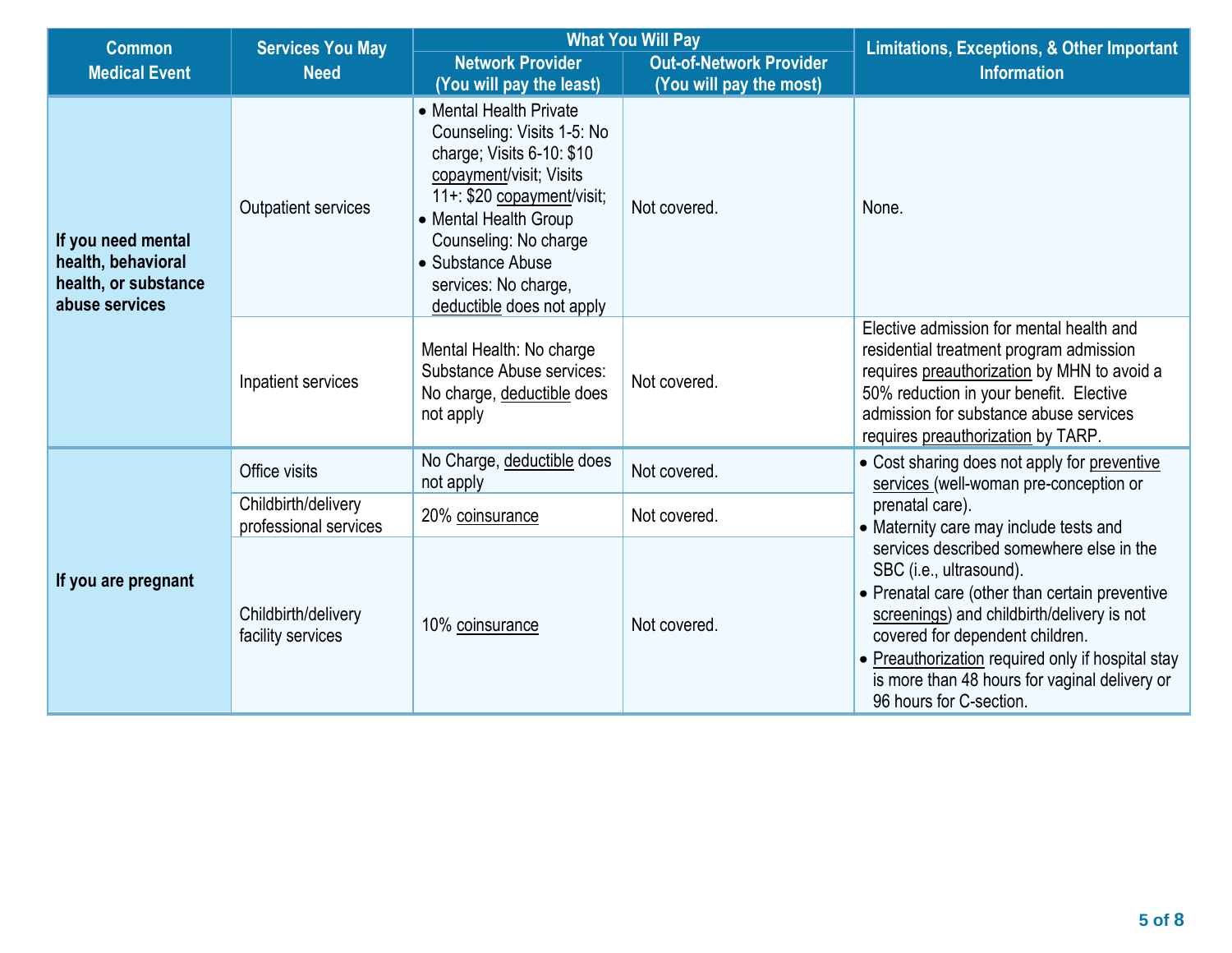| <b>Services You May</b><br><b>Common</b>  |                                |                                                         | <b>What You Will Pay</b>                                  | <b>Limitations, Exceptions, &amp; Other Important</b>                                                                                                                                                                       |
|-------------------------------------------|--------------------------------|---------------------------------------------------------|-----------------------------------------------------------|-----------------------------------------------------------------------------------------------------------------------------------------------------------------------------------------------------------------------------|
| <b>Medical Event</b>                      | <b>Need</b>                    | <b>Network Provider</b><br>(You will pay the least)     | <b>Out-of-Network Provider</b><br>(You will pay the most) | <b>Information</b>                                                                                                                                                                                                          |
|                                           | Home health care               | 20% coinsurance                                         | Not covered.                                              | Preauthorization of home health care services<br>is required.                                                                                                                                                               |
| If you need help                          | Rehabilitation services        | Inpatient 10% coinsurance<br>Outpatient 20% coinsurance | Not covered.                                              | Preauthorization is required for inpatient<br>admission and outpatient physical therapy<br>after 20 visits. If you fail to get your inpatient<br>admission preauthorized, benefits could be<br>reduced by 50%.              |
| recovering or have                        | <b>Habilitation services</b>   | Not covered.                                            | Not covered.                                              | You pay 100% of this service, even in-network.                                                                                                                                                                              |
| other special health<br>needs             | Skilled nursing care           | 10% coinsurance                                         | Not covered.                                              | Preauthorization of skilled nursing facility<br>admission is required to avoid a 50% reduction<br>in your benefit.                                                                                                          |
|                                           | Durable medical<br>equipment   | 20% coinsurance                                         | Not covered.                                              | Preauthorization is required for durable<br>medical equipment costing over \$1,000.                                                                                                                                         |
|                                           | Hospice services               | No charge, deductible does<br>not apply.                | Not covered.                                              | Covered if life expectancy is less than 6<br>months.                                                                                                                                                                        |
|                                           | Children's eye exam            | Covered under a separate                                | Covered under a separate                                  | Contact the Administrative Office for                                                                                                                                                                                       |
|                                           | Children's glasses             | vision plan.                                            | vision plan.                                              | information regarding your vision plan.                                                                                                                                                                                     |
| If your child needs<br>dental or eye care | Children's dental check-<br>up | Covered under a separate<br>dental plan.                | Covered under a separate<br>dental plan.                  | If you work for an employer other than Olam<br>contact the Administrative Office for<br>information regarding your dental plan. If you<br>are an Olam employee, contact Olam for<br>information regarding your dental plan. |

## **Excluded Services & Other Covered Services:**

|       | Services Your Plan Generally Does NOT Cover (Check your policy or plan document for more information and a list of any other excluded services.) |                                                                                                                                                                                                           |                                                                                                                                                                                  |  |  |  |
|-------|--------------------------------------------------------------------------------------------------------------------------------------------------|-----------------------------------------------------------------------------------------------------------------------------------------------------------------------------------------------------------|----------------------------------------------------------------------------------------------------------------------------------------------------------------------------------|--|--|--|
| plan) | Cosmetic surgery<br>Dental care (provided under a separate dental<br>Habilitation services<br>Hearing Aid (Dependents)                           | Infertility treatment<br>Long-term care<br>Non-emergency care when traveling outside the<br>U.S. (excluding Mexico)<br>Non-Formulary Drugs (Non-preferred brand<br>drugs and Non-preferred generic drugs) | Private-duty nursing<br>Routine foot care<br>Weight loss programs (except as required by the<br>health reform law)<br>Routine eye care (covered under a separate<br>vision plan) |  |  |  |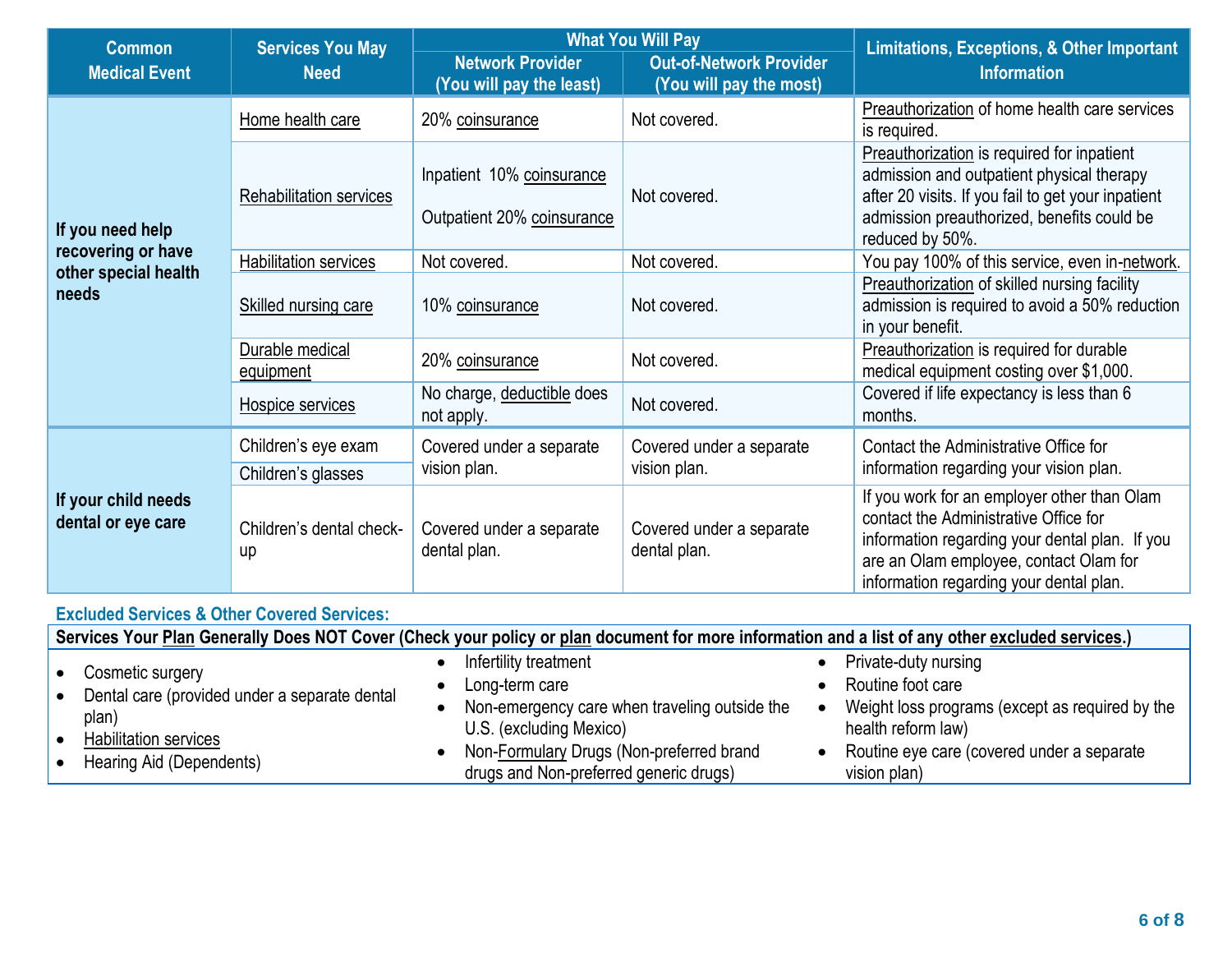| Other Covered Services (Limitations may apply to these services. This isn't a complete list. Please see your plan document.) |  |                                                                                                                                                 |  |                                                        |
|------------------------------------------------------------------------------------------------------------------------------|--|-------------------------------------------------------------------------------------------------------------------------------------------------|--|--------------------------------------------------------|
| Acupuncture (Preauthorization is required after<br>20 <sup>th</sup> visit per year)                                          |  | <b>Bariatric surgery</b><br>Chiropractic care (\$680/person annual maximum<br>for care received from Landmark and Anthem<br>providers combined) |  | Hearing Aid (Employee only) \$500/ear every 3<br>vears |

Your Rights to Continue Coverage: There are agencies that can help if you want to continue your coverage after it ends. The contact information for those agencies is: the Department of Labor's Employee Benefits Security Administration at 1-866-444-EBSA (3272) or [www.dol.gov/ebsa/healthreform.](file:///C:/NRPortbl/EAST/JLH/www.dol.gov/ebsa/healthreform) Other coverage options may be available to you too, including buying individual insurance coverage through the Health Insurance Marketplace. For more information about the Marketplace, visit [www.HealthCare.gov](http://www.healthcare.gov/) or call 1-800-318-2596.

Your Grievance and Appeals Rights: There are agencies that can help if you have a complaint against your plan for a denial of a claim. This complaint is called a grievance or appeal. For more information about your rights, look at the explanation of benefits you will receive for that medical claim. Your plan documents also provide complete information to submit a claim, appeal, or a grievance for any reason to your plan. For more information about your rights, this notice, or assistance, contact: the Administrative Office at 1-800-JBT-HELP (1-800-528-4357) or se[e www.jointbenefittrust.com](http://www.jointbenefittrust.com/). You may also contact the Department of Labor's Employee Benefits Security Administration at 1-866-444-EBSA (3272) or [www.dol.gov/ebsa/healthreform.](file:///C:/NRPortbl/EAST/JLH/www.dol.gov/ebsa/healthreform)

## **Does this plan provide Minimum Essential Coverage? Yes**

If you don't have Minimum Essential Coverage for a month, you'll have to make a payment when you file your tax return unless you qualify for an exemption from the requirement that you have health coverage for that month.

#### **Does this plan meet the Minimum Value Standards? Yes**

If your plan doesn't meet the Minimum Value Standards, you may be eligible for a premium tax credit to help you pay for a plan through the Marketplace.

#### **Language Access Services:**

Spanish (Español): Para obtener asistencia en Español, llame al 1-800-JBT-HELP (1-800-528-4357). Tagalog (Tagalog): Kung kailangan ninyo ang tulong sa Tagalog tumawag sa 1-800-JBT-HELP (1-800-528-4357).

Chinese (中文): 如果需要中文的帮助,请拨打这个号码 1-800-JBT-HELP (1-800-528-4357).

––––––––––––––––––––––*To see examples of how this plan might cover costs for a sample medical situation, see the next section.–––––––––––*–––––––––––